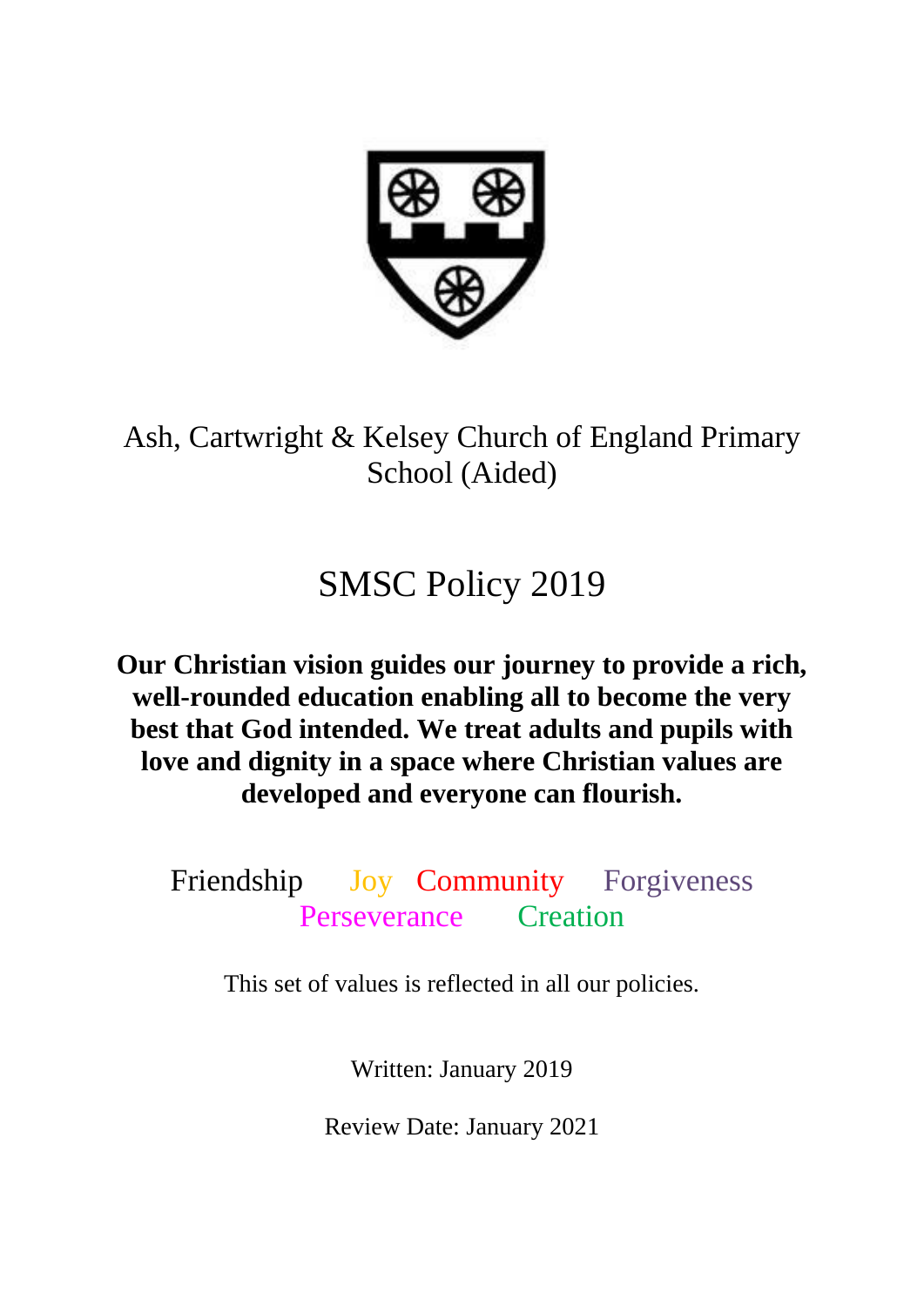This policy should be read in conjunction with the school's curriculum intent statement, behaviour policy (including Restorative Justice) and the Kent Agreed Syllabus for R.E.

At Ash Cartwright and Kelsey (Aided) Primary School we recognise that the personal development of pupils, spiritually, morally, socially and culturally (SMSC) plays a significant part in their ability to learn and achieve. We therefore aim to provide an education that provides pupils with opportunities to explore and develop:

- their own values and beliefs,
- spiritual awareness,
- high standards of personal behaviour,
- a positive, caring attitude towards other people.
- an understanding of their social and cultural traditions
- and an appreciation of the diversity and richness of the cultures.

SMSC is a dimension of the whole school experience which makes the curriculum relevant, stimulating, creative and fun. It enriches each subject and the ethos Ash Cartwright and Kelsey (Aided) Primary and is an essential ingredient of school success. The SMSC policy provides the school with the opportunity to learn about our British Values of mutual respect, individual liberty, tolerance of other faiths, democracy and the rule of Law.

# **Guidelines**

All curriculum areas have a contribution to make to the child's spiritual, moral, social and cultural development and opportunities for this will be planned in each area of the curriculum.

All adults will model and promote expected behaviour, treating all people as unique and valuable individuals and showing respect for pupils and their families.

The school community will be a place where pupils can find acceptance for themselves as unique individuals and where forgiveness and the opportunity to start again is fundamental to the ethos of the school.

Pupils should learn to differentiate between right and wrong in as far as their actions affect other people. They will be encouraged to value themselves and others.

Pupils should understand the need for rules and the need to abide by rules for the good of everyone. School and classroom rules should reflect, reiterate, promote and reward acceptable behaviour and provide opportunities to celebrate pupils' work and achievements.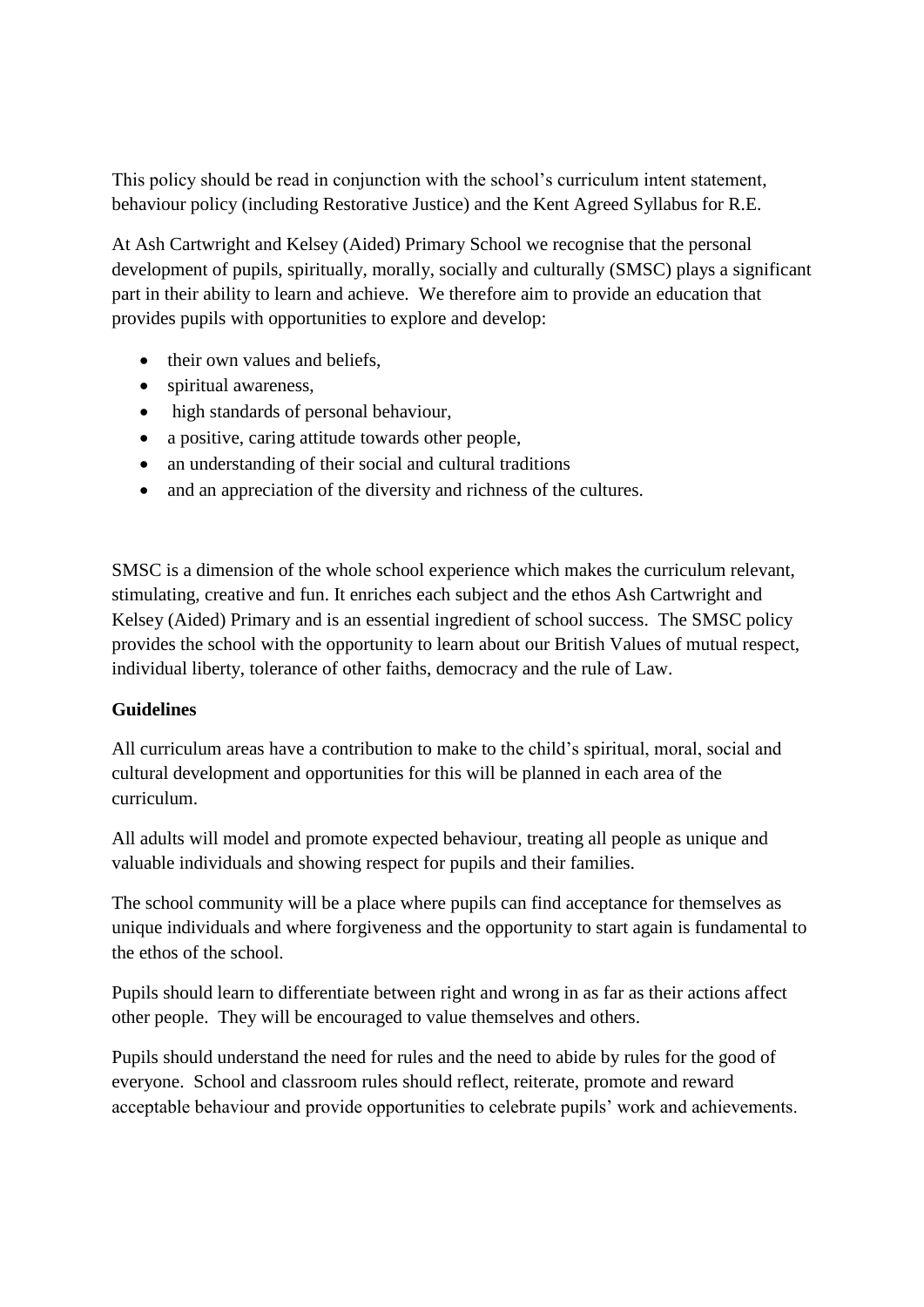All curriculum areas should seek to use illustrations and examples drawn from as wide a range of cultural contexts as possible. This will be reflected in teacher's planning and purchasing decisions.

# **General Aims**

• To ensure that everyone connected with the school is aware of our values and principles.

• To ensure a consistent approach to the delivery of SMSC issues through the curriculum and the general life of the school.

• To ensure that a pupil's education is set within a context that is meaningful and appropriate to their age, aptitude and background.

To ensure that pupils know what is expected of them and why.

• To give each pupil a range of opportunities to reflect upon and discuss their beliefs, feelings and responses to personal experience.

• To enable pupils to develop an understanding of their individual and group identity.

• To enable pupils to begin to develop an understanding of their social and cultural environment and an appreciation of the many cultures that now enrich our society.

• To give each pupil the opportunity to explore social and moral issues, and develop a sense of social and moral responsibility.

# **Spiritual Development**

As a school we aim to provide learning opportunities that will enable pupils to:

- Sustain their self-esteem in their learning experience.
- Develop their capacity for critical and independent thought.
- Foster their emotional life and express their feelings
- Experience moments of stillness and reflection (including our spiritual garden).
- Discuss their beliefs, feelings, values and responses to personal experiences.
- Form and maintain worthwhile and satisfying relationships
- Reflect on, consider and celebrate the wonders and mysteries of life.

# **Moral Development**

As a school we aim to provide learning opportunities that will enable pupils to: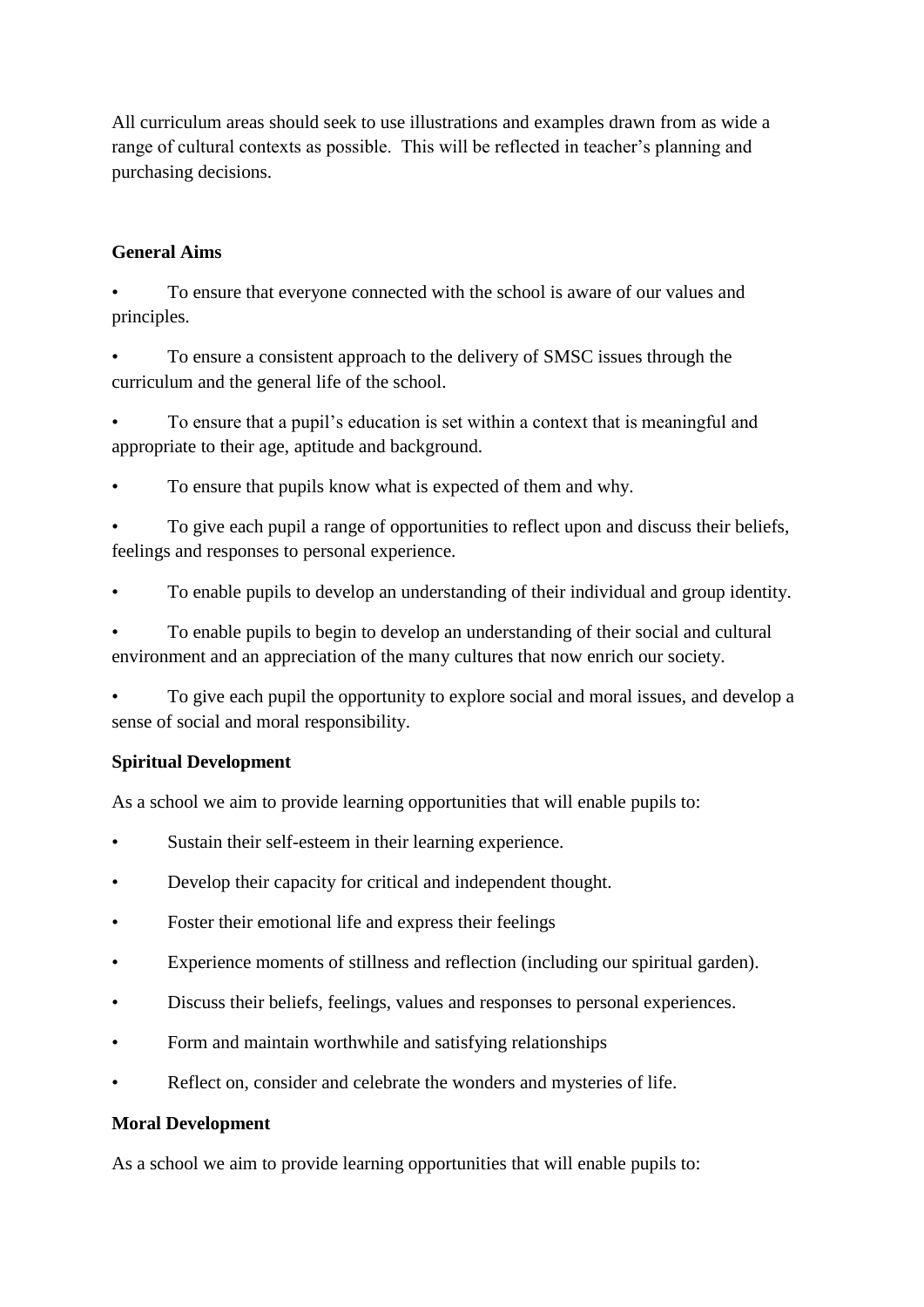- Recognise the unique value of each individual.
- Listen and respond appropriately to the views of others.
- Gain the confidence to cope with setbacks and learn from mistakes.
- Take initiative and act responsibly with consideration for others.
- Distinguish between right and wrong.
- Show respect for the environment.
- Make informed and independent judgements.

#### **Social Development**

As a school we aim to promote opportunities that will enable pupils to:

- Develop an understanding of their individual and group identity.
- Learn about service in the school and wider community.

# **Cultural Development**

As a school we aim to promote opportunities that will enable pupils to:

- Recognise the value and richness of cultural diversity in Britain, and how these influenced individuals and society.
- Develop an understanding of their social and cultural environment.
- Develop an understanding of Britain's local, national, European, Commonwealth and global dimensions.

As a school we recognise the importance of these values because:

- People, staff as well as pupils, achieve better when they feel valued.
- Our beliefs and values influence the way we behave and the community that we live in
- Education is about the development of the whole person

# **Teaching and Organisation**

Development in SMSC will take place across all curriculum areas, within activities that encourage pupils to recognise the spiritual dimension of their learning, reflect on the significance of what they are learning, and to recognise any challenges that there may be to their own attitude and lifestyle. Teachers will inspire pupils through the enthusiasm for and modelling of learning. Teachers at Ash Cartwright and Kelsey (Aided) Primary will use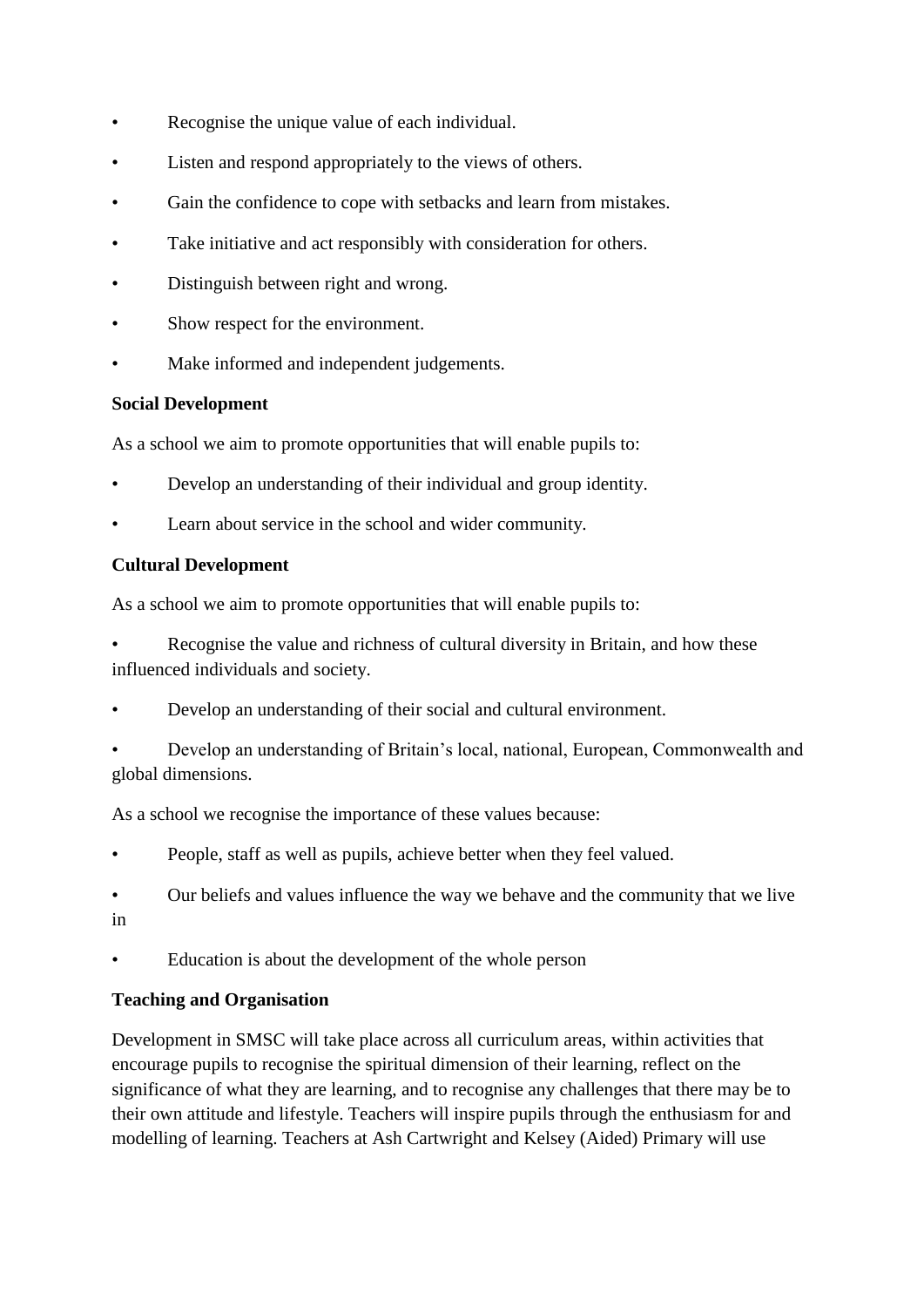creative strategies and challenging questions to engage pupils in their learning and relate it to their own experiences.

All curriculum areas should seek illustrations and examples drawn from as wide a range of cultural contexts as possible.

Class discussions, assemblies, RE sessions and circle time will give pupils opportunities to:

- Talk about personal experiences and feelings.
- Express and clarify their own ideas and beliefs.
- Speak about difficult events, e.g. bullying, death etc.
- Share thoughts and feelings with other people.
- Explore relationships with friends/family/others.
- Consider others needs and behaviour.
- Show empathy.
- Develop self-esteem and a respect for others.
- Develop a sense of belonging.

• Develop the skills and attitudes that enable pupils to develop socially, morally, spiritually and culturally – e.g. empathy, respect, open mindedness, sensitivity, critical awareness, etc

Many curriculum areas provide opportunities to:

Listen and talk to each other.

Learn an awareness of treating all as equals, and accepting people who are physically or mentally different.

- Agree and disagree.
- Take turns and share equipment.
- Work co-operatively and collaboratively.

# **Extra-Curricular Activities**

Personal development is also enriched through a wide range of extra-curricular activities (Sport, Mindfulness, Choir, Creative Clubs) which provide opportunities for SMSC and for inspiring pupils to broaden their experience and horizons.

# **Links with the wider community**

Visitors are welcomed into school.